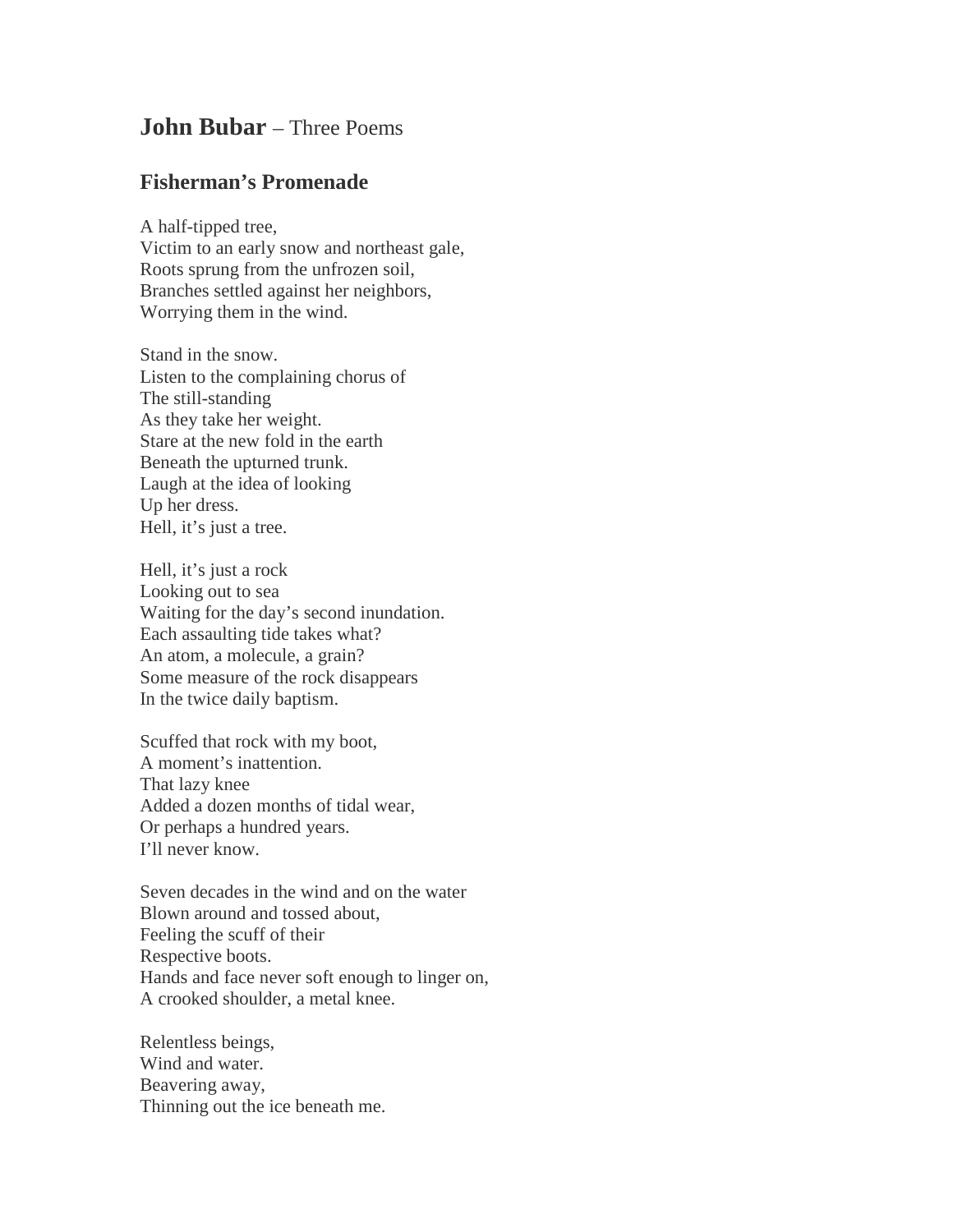## **Invitation To The Dance**

Above the Arctic Circle An ancient Inuit, Face carved from stone, Carved from stone A bear.

Balanced on one leg Forearms raised, head twisting, Hearing sounds Only it could hear. A dancing bear his artist's agent said. There must be more.

The stone-carved face crinkled in agreement, Pocketed his silver, And reached for the chisel That would invite another bear To dance in Montreal.

Sheathed in stone, All tucked away in pleasant hibernation, The chisel's *tuk tuk tuk* Will wake them.

Who will be next, Taken while escaping? One leg frozen in the air, Arms raised beseeching, Head twisted to the last *tuk* heard Come to make him dance Twelve hundred miles from home.

## **Upland Grouse**

Flushed, Grey, black, and brown exploding In an autumn forest Twisting out of sight, But not startled, For you are a noisy walker Come too close, And they remind you Primary colors mix to black.